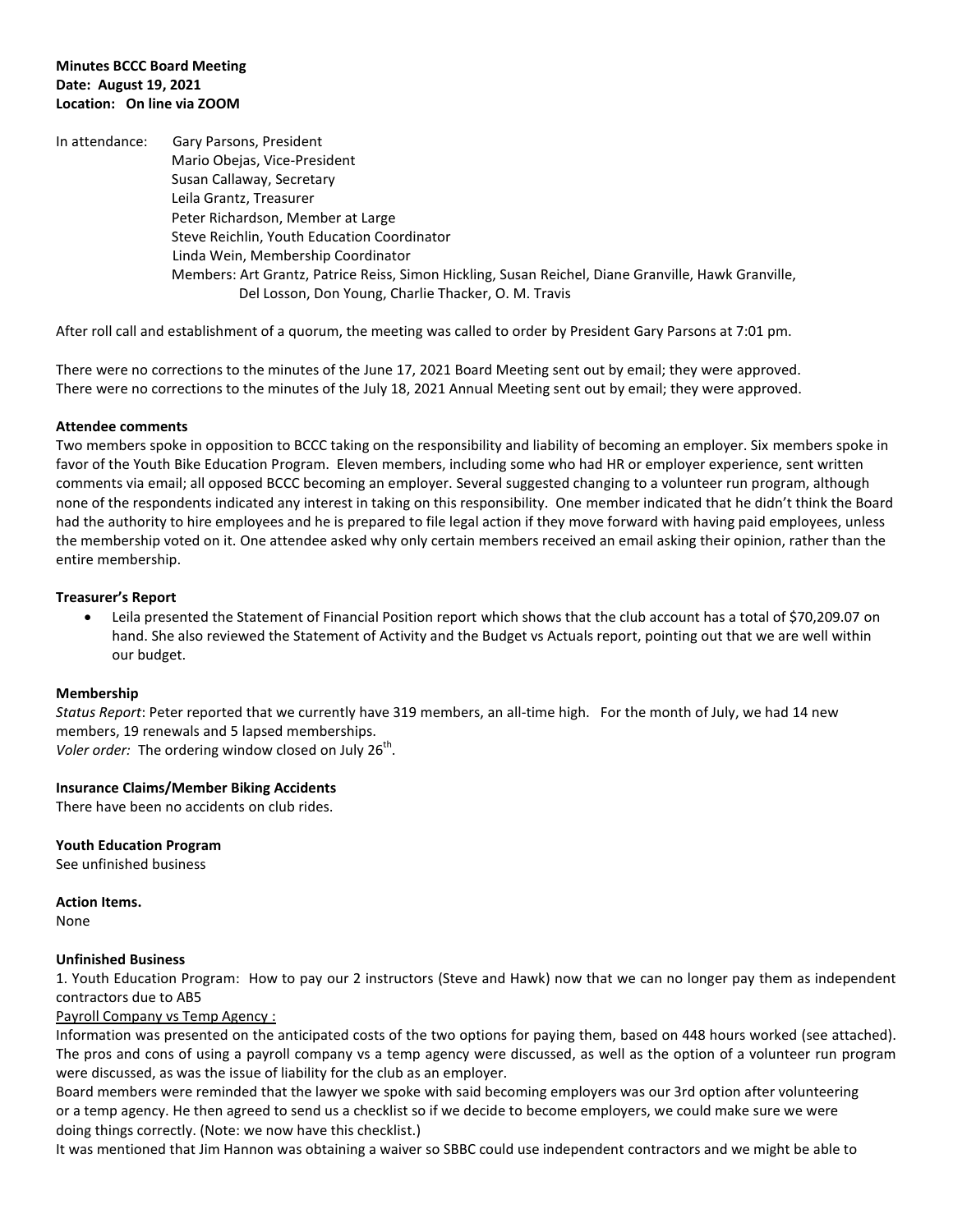run our program through them. Due to time constraints, that is not a possibility this school year.

It was suggested the club could reduce their risk if our instructors set up their own company and then billed BCCC, but they are not interested in this approach.

 Susan made a motion: Use Paychex to manage our payroll requirements for the two instructors that run our Youth Education Program. Leila seconded it. The motion passed: Ayes: Callaway, Grantz, Richardson Noes: Parsons, Obejas

*Note: Mario requested that his dissenting "no" vote and rationale be recorded per Charities Review Council guidelines. Rationale: Becoming an employer is a significant change for this club; it's not a routine decision such as where to host an event. Every club member who supplied written or oral testimony on point, who also had real life HR experience or employer experience, unanimously expressed that taking on employer duties is fraught with risk and liabilities and urged that we not become an employer. This is consistent with my personal experience as a California based employer, whose employee was once sued. Voting for this motion means embarking on an employer path and notably, requires me to dismiss all this relevant testimony and personal experience while other viable options - such as direct hire or using a temp agency - exist to mitigate the employer risk. I could not dismiss that testimony and personal experience.*

 Mario made a motion: Survey the members vote about their views on becoming an employer or the other options. Gary seconded it. The motion was defeated: Ayes: Parsons, Obejas Noes: Callaway, Grantz, Richardson

Mario suggested another option: he will contact RBPD to see if they will hire Steve and Hawk

- 2. Status of Bike Corrals
	- Hermosa Beach Festival: The proposed agreement with Steve Collins and Michael Bell was reviewed. They will set up and manage the corral; we will provide equipment and volunteers. We will collect the tip money and it will be split between BCCC and the Hermosa Beach Chamber of Commerce. The Board agreed with this plan.
		- -Gary will send agreement to Steve and Mike.
		- -Peter will set up volunteer sign up once hours of event are determined.
	- Beach Life Festival: After discussion, it was decided that:
		- -Gary will contact the organizer of this event to let him know that they can rent the bike racks from us.
		- -Gary will also inform Beach Life that we do not have anyone to oversee the setting up of the 2 corrals and/or to supervise our volunteers so we cannot provide either of these services.

### **New Business**

- 1. Determine policy on rebates for Cycliq cameras
	- The guidelines already in place were reviewed: Ride leaders who purchase cameras will be reimbursed \$100 per camera. They must lead 3 rides within a current 12 month window. This will be funded by a grant from Gerry Agnew.
		- Gary made a motion: Accept the guidelines stated above. Mario seconded it. The motion passed unanimously.

### **Next Board Meeting: Thursday, September 16th at 7 pm via ZOOM**

The meeting was adjourned at 9:07 pm.

j

Susan Callaway, Secretary